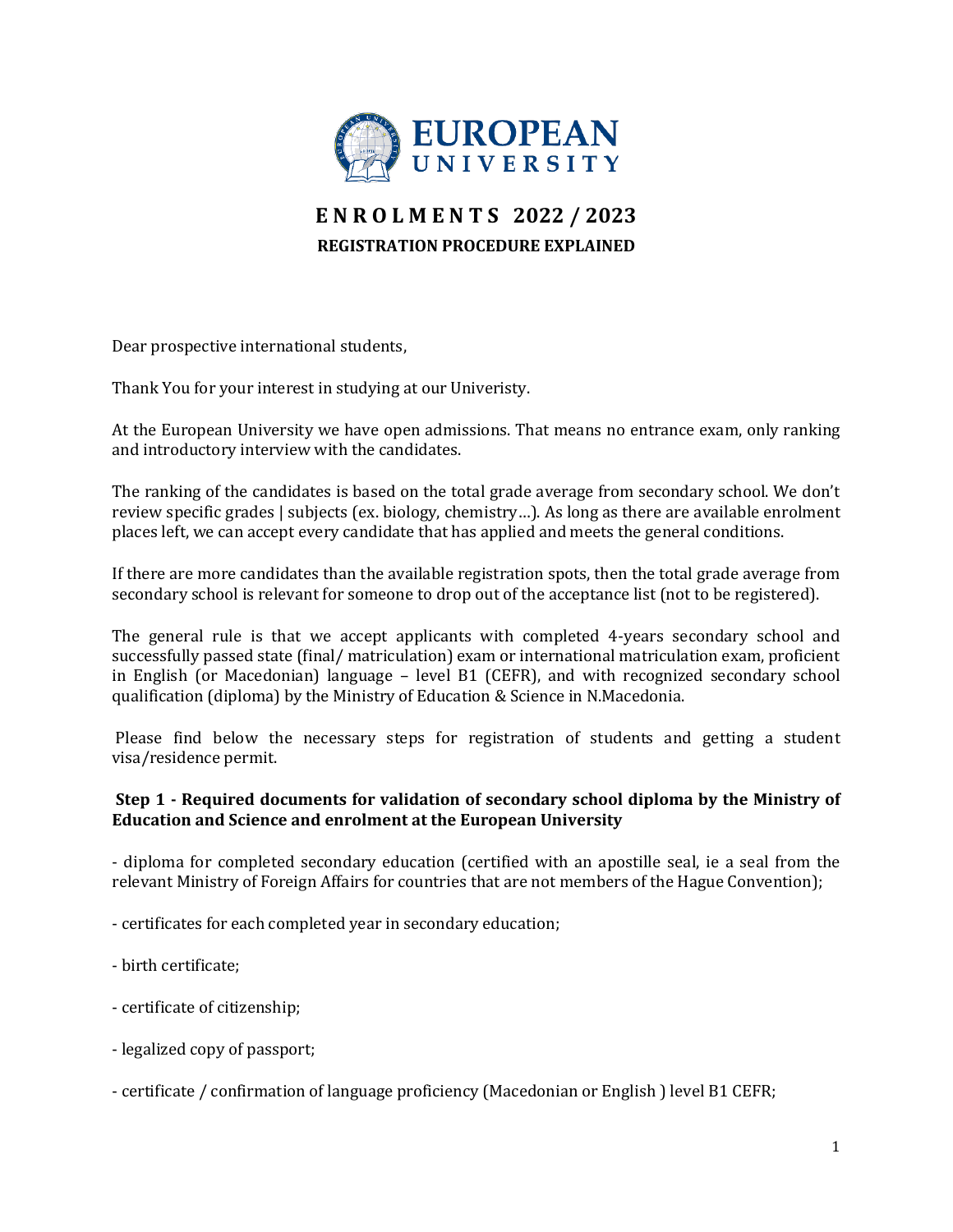Regarding the Proof for English language proficiency at required level B1, the European University accepts:

a) Confirmation from the secondary school regarding English language proficiency;

- b) Certificate from a language school;
- c) Internationally recognized certificate (TOEFL, IELTS, etc.);

\* The documents are submitted scanned to the European University for initial verification and confirmation of the eligibility of the candidate to apply for enrollment

\*\* all listed documents must be translated by a certified court translator into Macedonian and notarized

#### **Step 2 - Formalizing the student status**

After receiving the admission number from the Ministry of Education and Science for the initiated procedure for recognition of the secondary school diploma, the University issues:

- confirmation that the candidate is enrolled as a full-time student;

- study programme

## **Step 3 - Apply for a student visa / residence (doc's)**

- Confirmation from the educational institution from Macedonia (that the foreigner is a full-time student)

-Visa application

-Curriculum for the planned education issued by the educational institution in Macedonia (with a certain duration of the planned schooling and the conditions for enrollment in the following year)

- Proof that the student speaks the language in which the teaching will take place

- Proof that he/she has the means to support himself

(Statement from a parent / guardian or in person, with an account/bank statement)

- Proof of provided accommodation

(Agreement for renting an apartment / accommodation in a hostel, dormitory, etc.)

- Proof of health insurance

(initially, travel health insurance with a coverage period of 1 year)